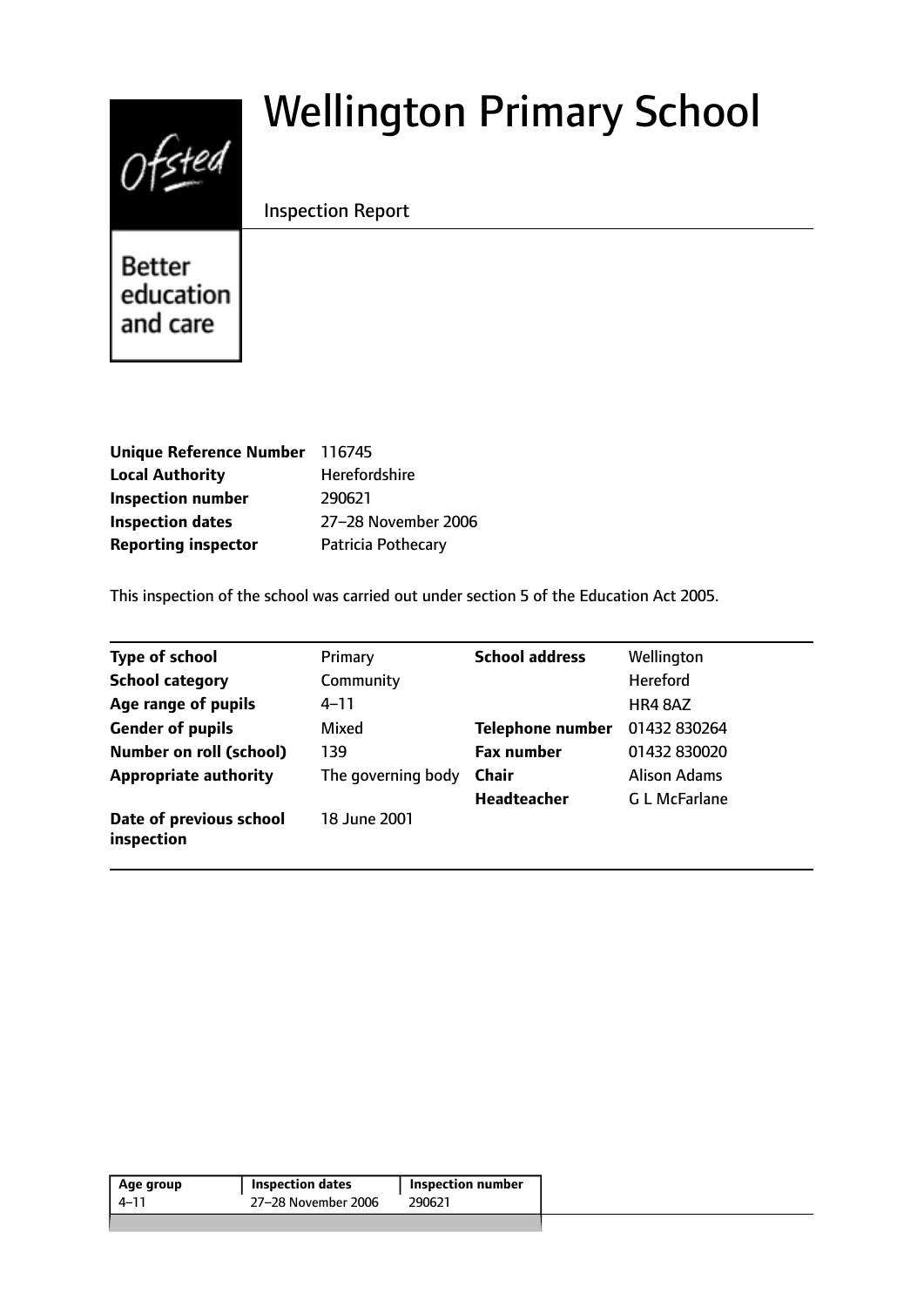© Crown copyright 2006

Website: www.ofsted.gov.uk

This document may be reproduced in whole or in part for non-commercial educational purposes, provided that the information quoted is reproduced without adaptation and the source and date of publication are stated.

Further copies of this report are obtainable from the school. Under the Education Act 2005, the school must provide a copy of this report free of charge to certain categories of people. A charge not exceeding the full cost of reproduction may be made for any other copies supplied.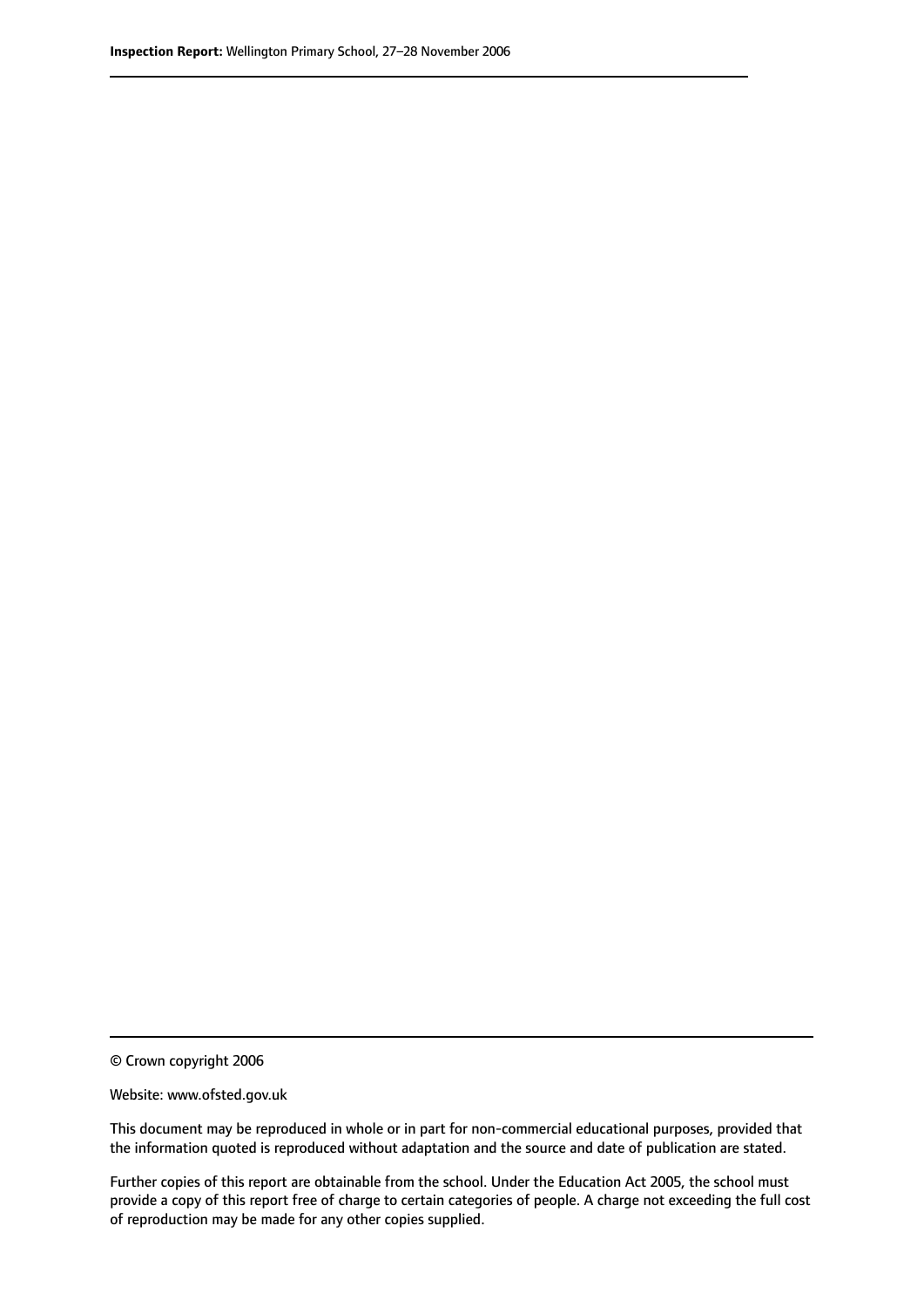# **Introduction**

The inspection was carried out by two Additional Inspectors.

# **Description of the school**

Wellington is an average-sized rural primary school. All pupils are of White British origin. Pupils come from mixed backgrounds, with low to average levels of deprivation. The number of pupils with learning difficulties or disabilities is low. Mobility of pupils is slightly higher than average overall, and is high in some year groups.

#### **Key for inspection grades**

| Outstanding  |
|--------------|
| Good         |
| Satisfactory |
| Inadequate   |
|              |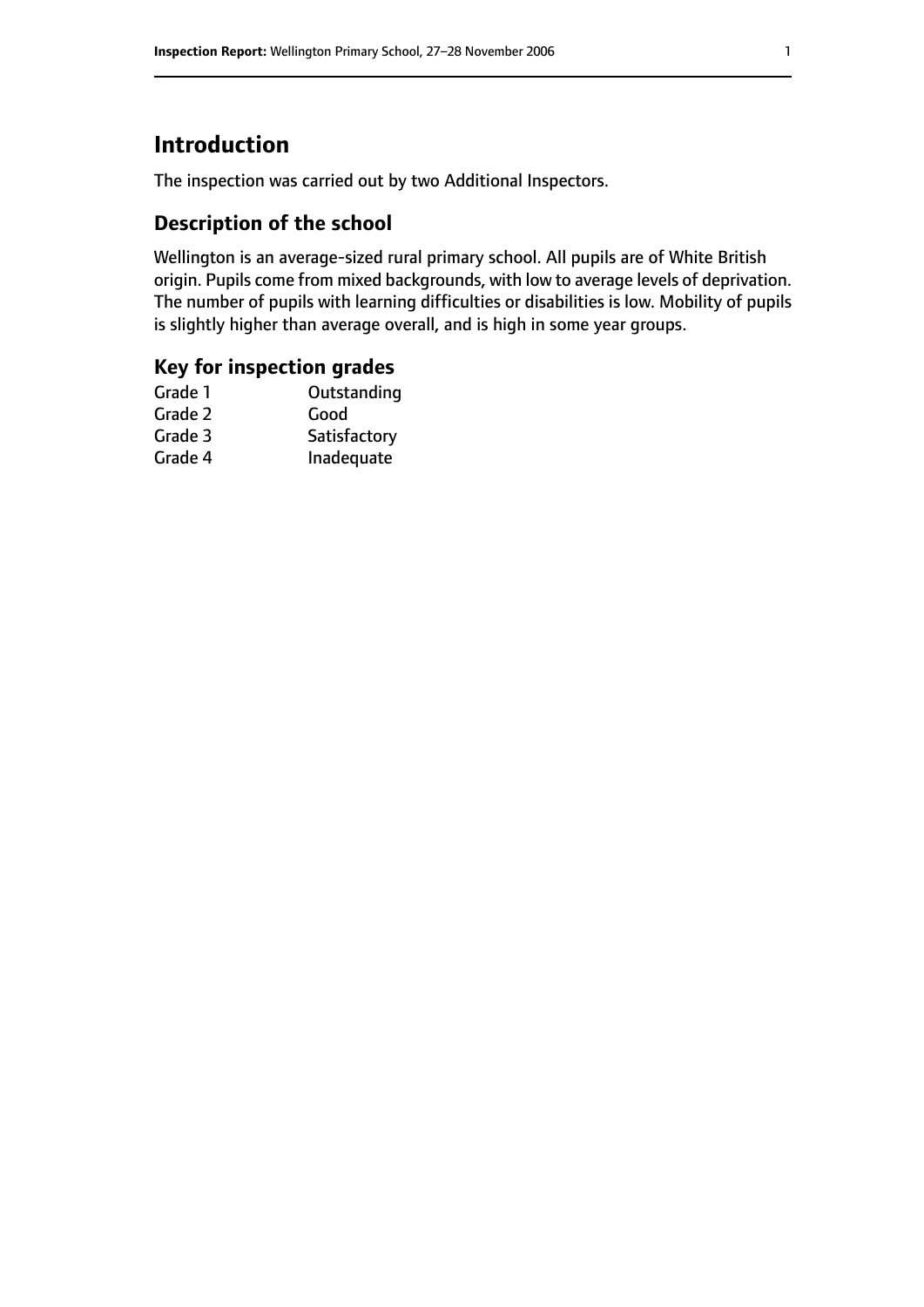# **Overall effectiveness of the school**

#### **Grade: 4**

Wellington is a happy and caring school with several strengths but it is not effective because it fails to help pupils do as well as they can. In accordance with section 13 (3) of the Education Act 2005, HMCI is of the opinion that this school requires significant improvement, because it is performing significantly less well than in all the circumstances it could reasonably be expected to perform. The school is therefore given a Notice to Improve. Significant improvement is required in relation to the progress pupils make and in relation to the quality of teaching. Accordingly the school does not offer good value for money.

Children in the Reception class make satisfactory progress. Pupils enter the school with broadly average standards and, through good teaching in Years 1 and 2, reach above average standards by the end of Year 2. This represents good progress and achievement for this age group. Although there is some good teaching in Years 3 to 6, too many lessons in English, science and particularly mathematics are inadequate and pupils lose ground, reaching only average standards by the time they leave the school. This represents unsatisfactory progress and achievement overall. This trend is being reversed, more pupils are making suitable progress and the school clearly demonstrates that it has the capacity to improve. Leadership and management are therefore satisfactory.

There have been significant and unavoidable staffing issues in the recent past which have contributed to the decline in standards and teaching but these are now resolved. However, many lessons are still not helping enough pupils to do their best and teaching remains unsatisfactory overall. In particular, teachers' use of assessment to plan lessons, so that all pupils build on what they have learned before, is not consistent enough. A programme for helping teachers improve their skills is underway and teaching is improving. The requirements from managers for how lessons should be planned and executed, however, are not yet explicit enough or well embedded in practice. This means that the evaluation of teaching lacks a well-established framework. Senior managers have begun to address the issues by putting into place a rigorous system for tracking the progress of each pupil towards challenging targets. Anyone falling behind is now quickly identified and helped. This means that care, guidance and support are good. Small classes and committed, caring staff also ensure that pupils are kept safe and those with learning difficulties make steady progress. Despite the difficulties, pupils enjoy what they do and their personal development and well-being is good, especially in the way that they contribute to the school and wider community. The curriculum is satisfactory overall. It is particularly strong in providing a wealth of interesting activities which help pupils stay healthy and grow into well-rounded young people who are responsible and enthusiastic about the things they do. As one parent explains, 'the school gives our children an all-round education and it plays a huge part in the whole village'.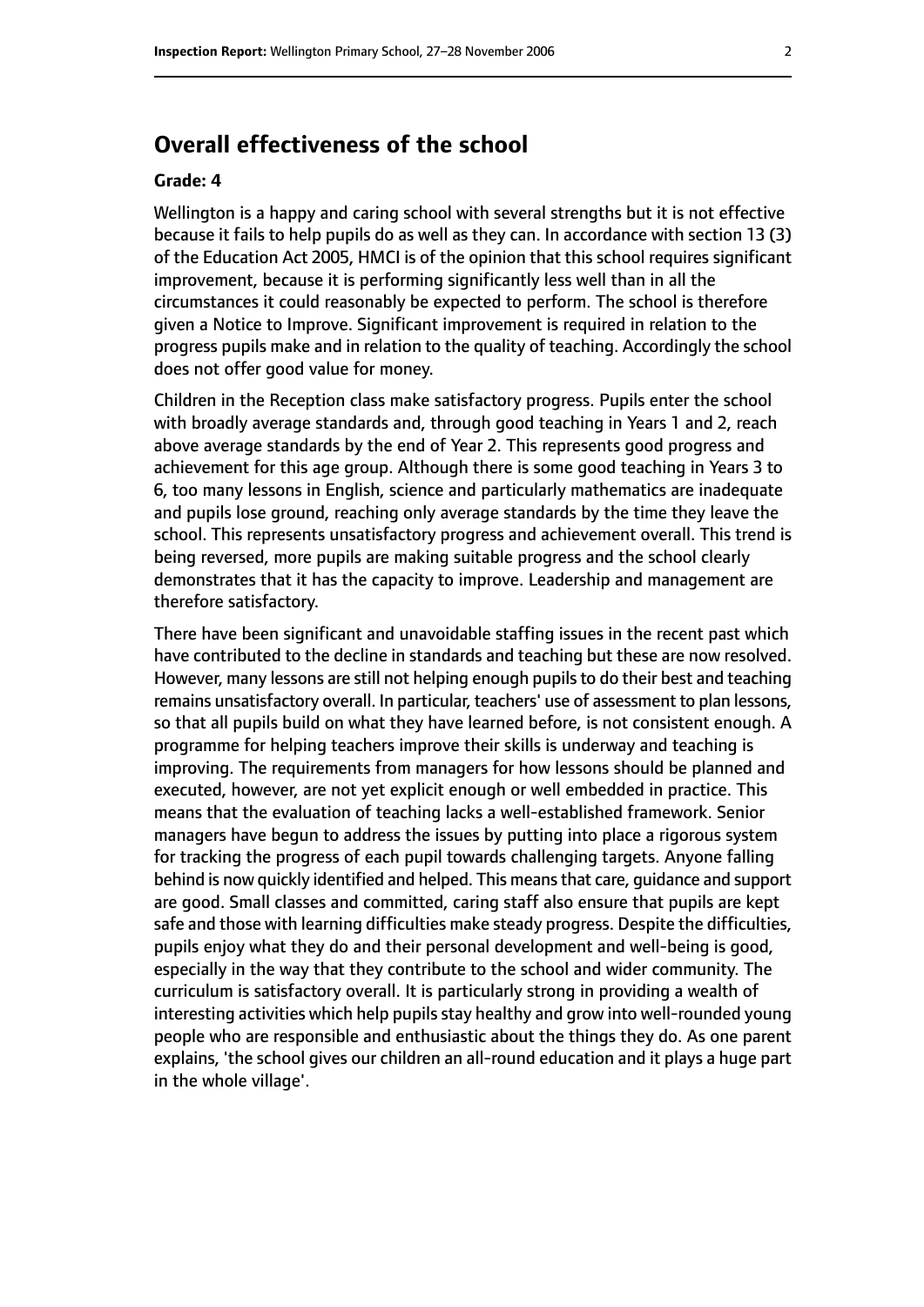#### **What the school should do to improve further**

- improve progress and achievement for all pupils aged 7 to 11 in English, science and particularly in mathematics
- improve the quality of teaching and learning for pupils aged 7 to 11, especially in the way assessment is used to plan lessons
- make explicit the school's requirements for how lessons should be planned and delivered. Link this clearly to the evaluation of teaching and learning.

# **Achievement and standards**

#### **Grade: 4**

Inadequate progress for leavers in 2006 was evident for almost all groups but it was particularly marked in boys' writing, where they failed to reach expected levels and were considerably behind the girls. Many of the most able pupils also failed to reach the expected higher levels in their tests for English, mathematics and science in 2006. Pupils with learning difficulties are doing better than the rest and consistently make satisfactory progress, largely because they receive effective support and guidance.

There is convincing evidence to show that this poor progress and achievement is reversing and more pupils now learn well and are beginning to catch up on lost ground. Improvements include good progress and achievement for pupils aged 5 to 7 in 2006 after a dip in the two previous years. Year 6 girls did better than boys for the first time in 2006. Pupils now also do well in information and communication technology (ICT). In addition, in this academic year, far more of the older pupils are on track to reach their predicted, and often quite challenging, targets, including many of the more able pupils. This results from improved teaching and better tracking and target setting by senior leaders.

# **Personal development and well-being**

#### **Grade: 2**

Pupils enthusiastically take on positions of responsibility in school, such as librarian and prefect, running the school magazine as well as attending the school council. Pupils contribute well to the wider community, for example, giving concerts for elderly people and working with other local groups to support a school in Kenya. Their spiritual, moral, social and cultural development and appreciation of the values and beliefs of others is good overall. Pupils find the school 'a friendly place to come to'.

Pupils behave well and are very caring and considerate towards one another. Only where lessons lack pace and challenge do lapses in behaviour occur. Because pupils enjoy school, their attendance is good. As one parent explains, 'My children are happy and that means I am happy'. There is very little bullying and no exclusions. Pupils enjoy physical education and show a good understanding of how to eat and behave healthily.

Whilst their good social skills, good ICT skills, willingness to take on responsibility and experience with local businesses lay good foundations for their economic future, this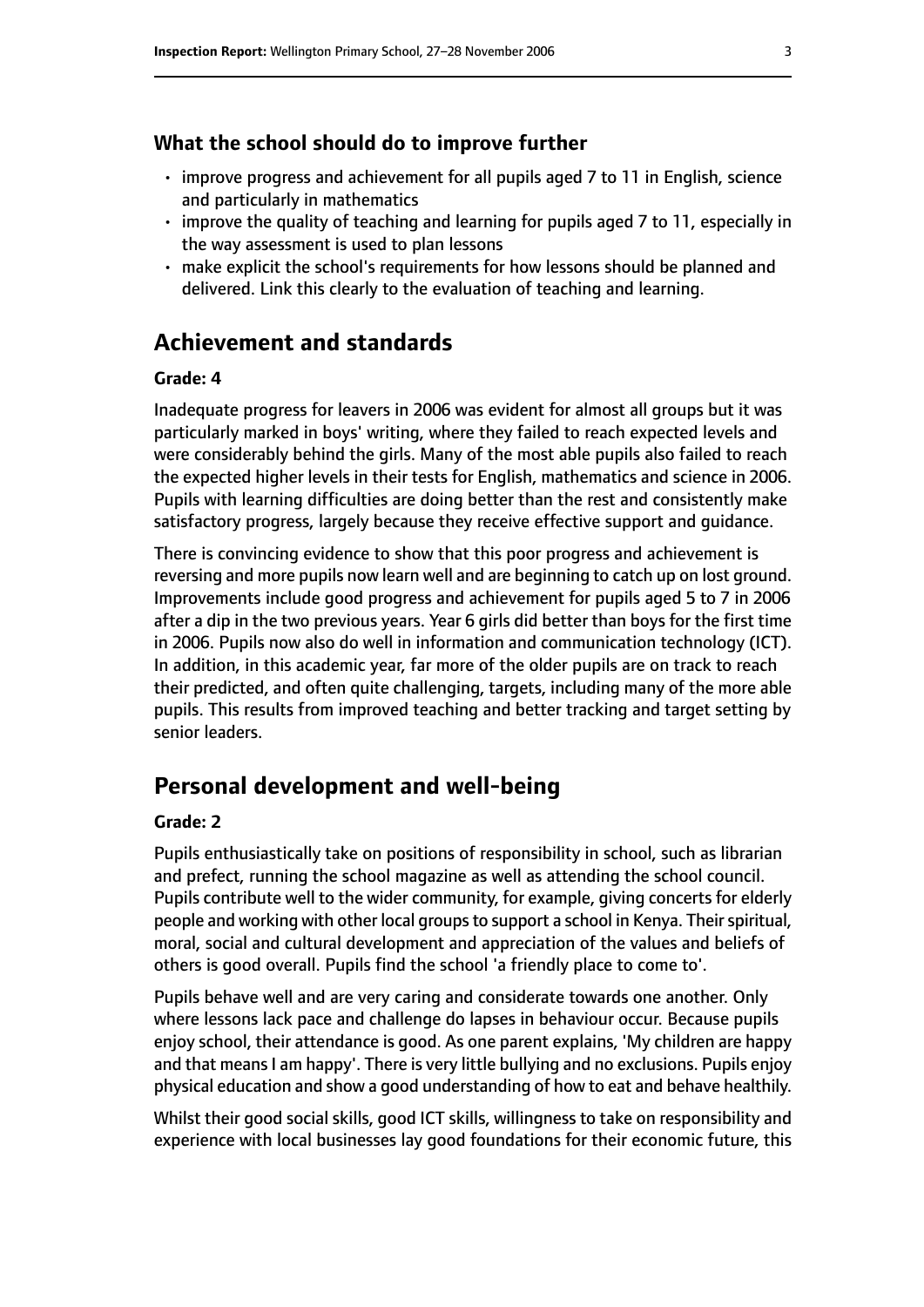is compromised because they do not do as well as they might in basic literacy and numeracy skills.

# **Quality of provision**

#### **Teaching and learning**

#### **Grade: 4**

Despite being unsatisfactory overall, teaching is generally good in Years 1 and 2 and satisfactory in Reception. For pupils in Years 3, 4, 5 and 6, the quality of teaching varies but does not secure enough progress in English, mathematics and science. Teaching has improved in this academic year and more pupils are beginning to make expected progress. Some parents are aware of the variations in teaching quality, although most are pleased with their child's teaching and learning. Most lessons are lively and pupils enjoy many of the activities. Specialist teachers in subjects such as art and music engage pupils' imagination and add to their enjoyment of school. Pupils' learning in Years 1 and 2 benefits from systematic planning and record-keeping. In Years 3 to 6 and in Reception, teachers sometimes teach the same thing to all pupils regardless of what they already know. In these lessons some pupils struggle, unless they are being supported, while others are restless because they are eager to move on. In these lessons, expectations are not high enough for the more able pupils. Although precise pupil targets are provided for teachers and pupils, these are not used consistently well in assessing and planning lessons by some teachers. This means that improvements in pupils' progress are not yet secure. These variations in the quality and style of lesson planning indicate that new initiatives to improve teaching are not fully embedded.

#### **Curriculum and other activities**

#### **Grade: 3**

There are many strengths to the curriculum, although it is no better than satisfactory. This is because the way the literacy, numeracy and science curricula are planned does not lead to consistently good teaching or good progress, which the school recognises and is beginning to improve. The school enriches the curriculum very well to broaden pupils' experiences and sustain their enthusiasm for learning. This includes French lessons, an exceptionally wide range of visits and activities, after-school and breakfast clubs and recent projects to extend the knowledge and skills of the most able pupils. Good links with other schools, as well as local groups and national initiatives, support this work well. Measures to improve the literacy and numeracy skills of all pupils, although still at an early stage, is having a positive impact, for example in improved reading skills in Year 1.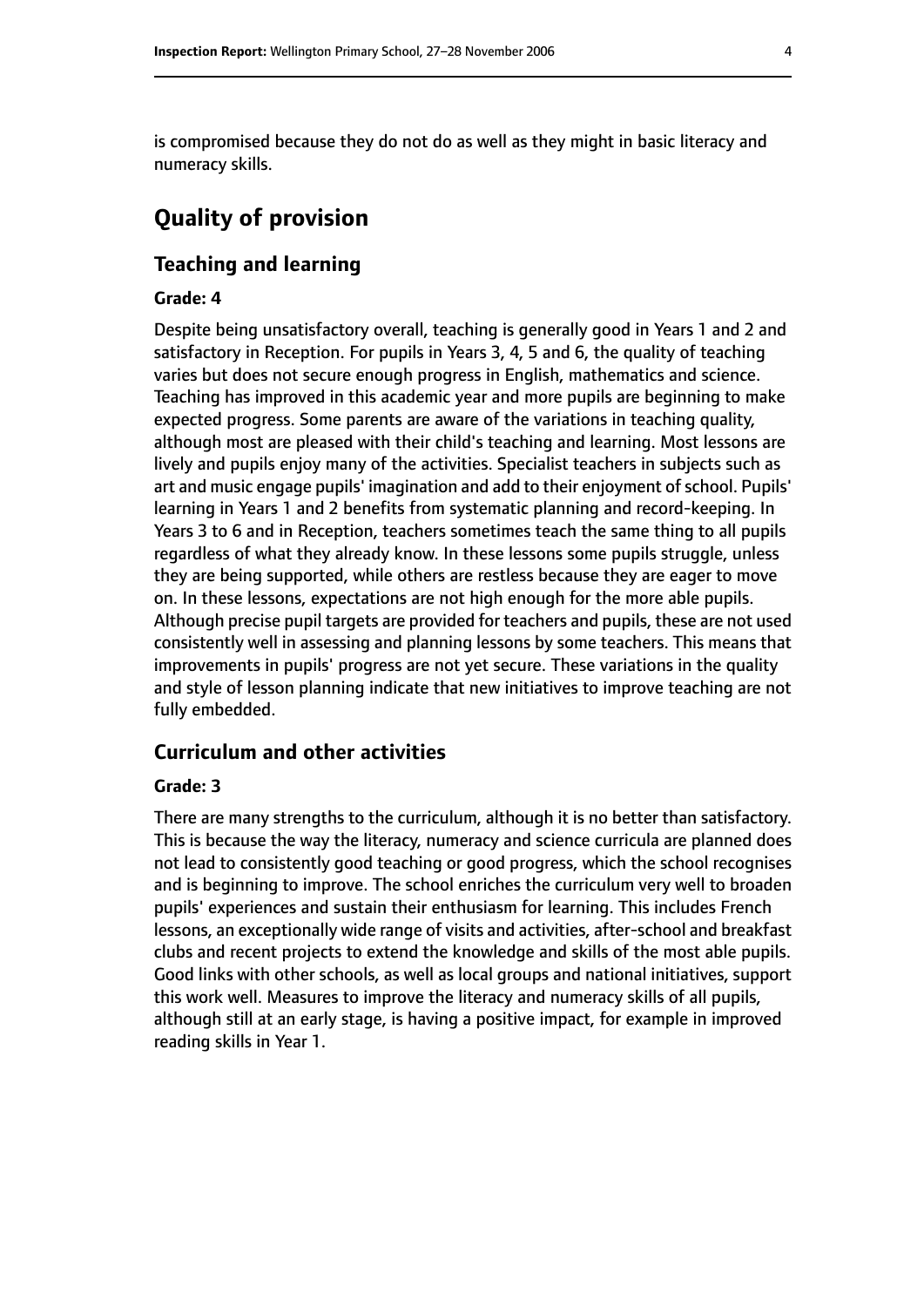#### **Care, guidance and support**

#### **Grade: 2**

There are good procedures for safeguarding children and parents testify to 'extremely good support'. Staff know pupils very well and, with the help of a special 'Care Worker', successfully develop pupils' personal skills and self- confidence. In addition there is close liaison with other schools to aid a smooth transition when pupils join or leave the school. Pupils' progress in the core subjects is now tracked very thoroughly by senior managers and challenging targets set, based upon what they have learned before. These are shared with parents, pupils and teachers so that everyone is clear about what needs to be done. To make sure that no pupil is left behind, the figures are monitored each half term and support provided. This has resulted in improved progress and pupils' greater involvement in their learning. The use of these targets by individual teachers to plan lessons, although developing, is not yet consistent enough to improve progress for all pupils.

### **Leadership and management**

#### **Grade: 3**

Although progress and achievement are inadequate, there is convincing evidence of the school's capacity to improve. Several well-thought-through initiatives have had a beneficial impact. The progress of pupils aged 7 to 11 is much better recently and many more pupils are on track to meet or exceed their targets. Self-evaluation by managers and governors is rigorous, with careful monitoring of how well different groups of pupils are doing and regular checks on how well improvements in teaching are developing. In view of these improvements, and the breadth of educational experiences provided, equality of opportunity for pupils is now satisfactory. The local authority is involved well, through a special intervention programme, and the view of parents and pupils are taken into account.

The implementation of recent teaching and learning initiatives, although improving lessons, is not yet sufficiently consistent or effective. This is partly because expectations about lesson planning and delivery are not made explicit and so teachers' work is not always evaluated using clearly understood criteria. With so many teachers new to the school or to their year groups, this is particularly problematic. Plans are already in place to rectify this shortcoming.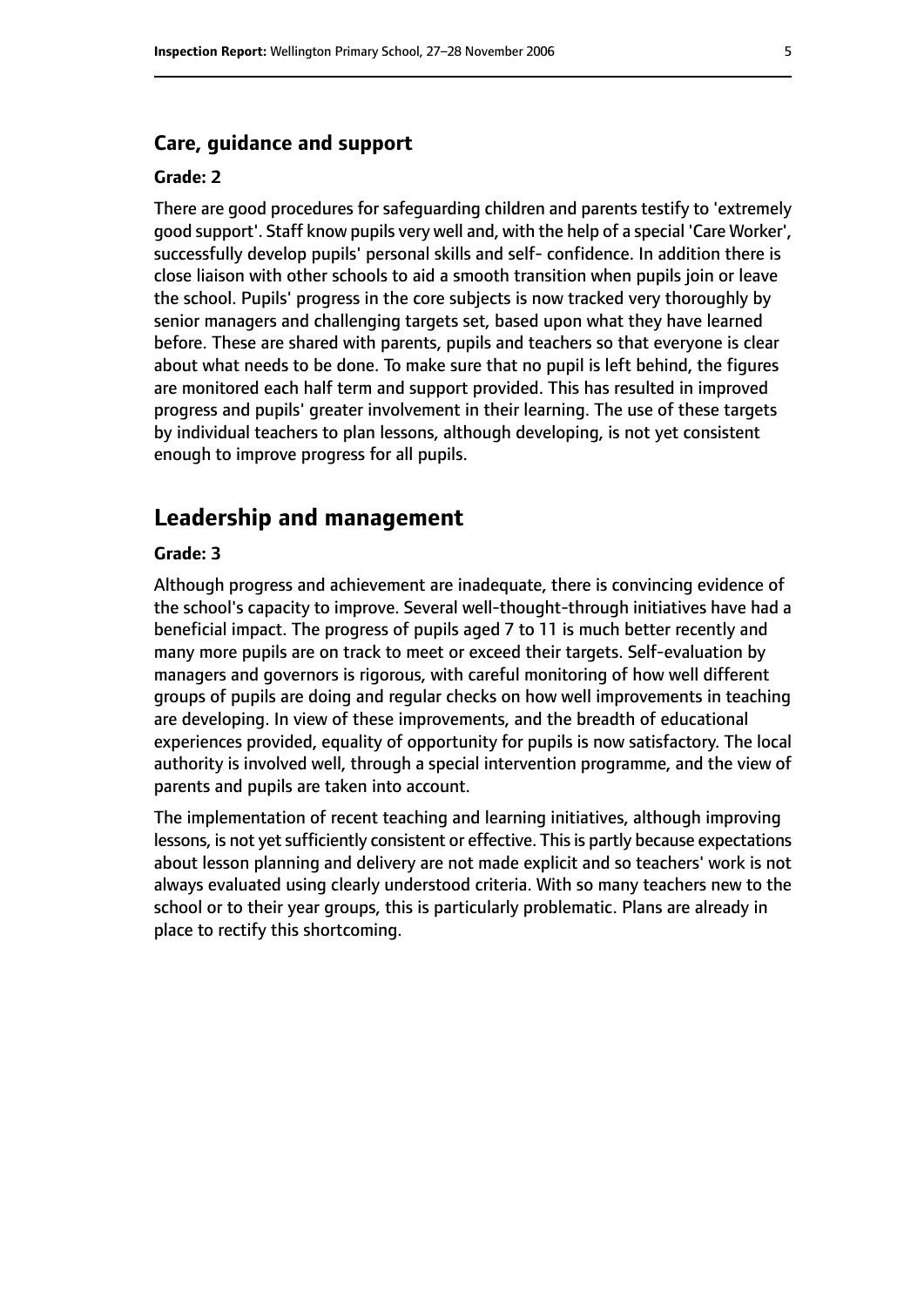**Any complaints about the inspection or the report should be made following the procedures set out inthe guidance 'Complaints about school inspection', whichis available from Ofsted's website: www.ofsted.gov.uk.**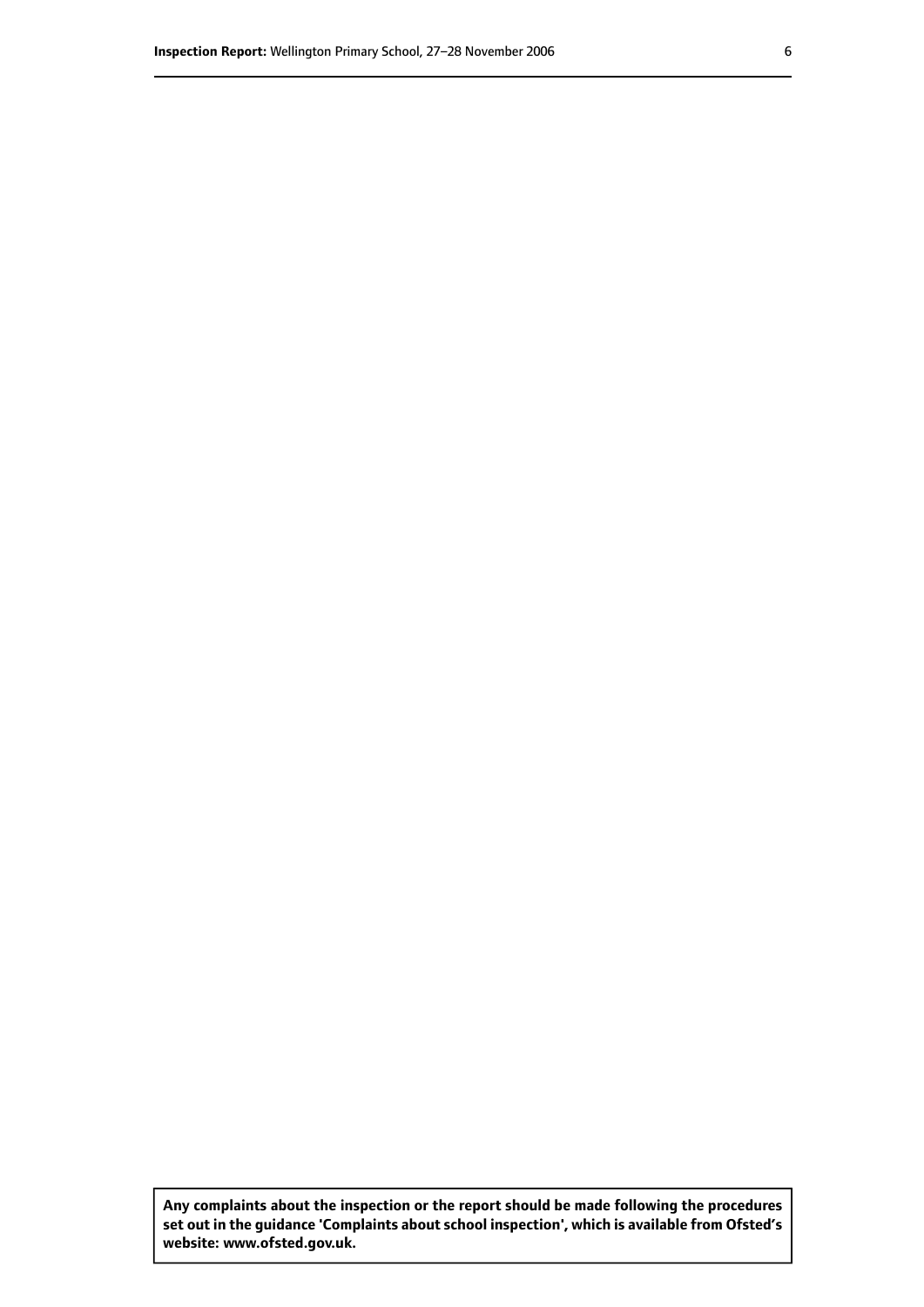# **Inspection judgements**

| Key to judgements: grade 1 is outstanding, grade 2 good, grade 3 satisfactory, and grade 4 | <b>School</b>  |
|--------------------------------------------------------------------------------------------|----------------|
| inadeauate                                                                                 | <b>Overall</b> |

# **Overall effectiveness**

| How effective, efficient and inclusive is the provision of education, integrated<br>care and any extended services in meeting the needs of learners? | 4  |
|------------------------------------------------------------------------------------------------------------------------------------------------------|----|
| How well does the school work in partnership with others to promote learners'<br>well-being?                                                         |    |
| The quality and standards in the Foundation Stage                                                                                                    |    |
| The effectiveness of the school's self-evaluation                                                                                                    |    |
| The capacity to make any necessary improvements                                                                                                      |    |
| Effective steps have been taken to promote improvement since the last<br>inspection                                                                  | No |

# **Achievement and standards**

| How well do learners achieve?                                                                               |   |
|-------------------------------------------------------------------------------------------------------------|---|
| The standards <sup>1</sup> reached by learners                                                              |   |
| How well learners make progress, taking account of any significant variations between<br>groups of learners | л |
| How well learners with learning difficulties and disabilities make progress                                 |   |

# **Personal development and well-being**

| How good is the overall personal development and well-being of the<br>learners?                                  |  |
|------------------------------------------------------------------------------------------------------------------|--|
| The extent of learners' spiritual, moral, social and cultural development                                        |  |
| The behaviour of learners                                                                                        |  |
| The attendance of learners                                                                                       |  |
| How well learners enjoy their education                                                                          |  |
| The extent to which learners adopt safe practices                                                                |  |
| The extent to which learners adopt healthy lifestyles                                                            |  |
| The extent to which learners make a positive contribution to the community                                       |  |
| How well learners develop workplace and other skills that will contribute to<br>their future economic well-being |  |

# **The quality of provision**

| How effective are teaching and learning in meeting the full range of the<br>learners' needs?          |  |
|-------------------------------------------------------------------------------------------------------|--|
| How well do the curriculum and other activities meet the range of needs<br>and interests of learners? |  |
| How well are learners cared for, quided and supported?                                                |  |

 $^1$  Grade 1 - Exceptionally and consistently high; Grade 2 - Generally above average with none significantly below average; Grade 3 - Broadly average to below average; Grade 4 - Exceptionally low.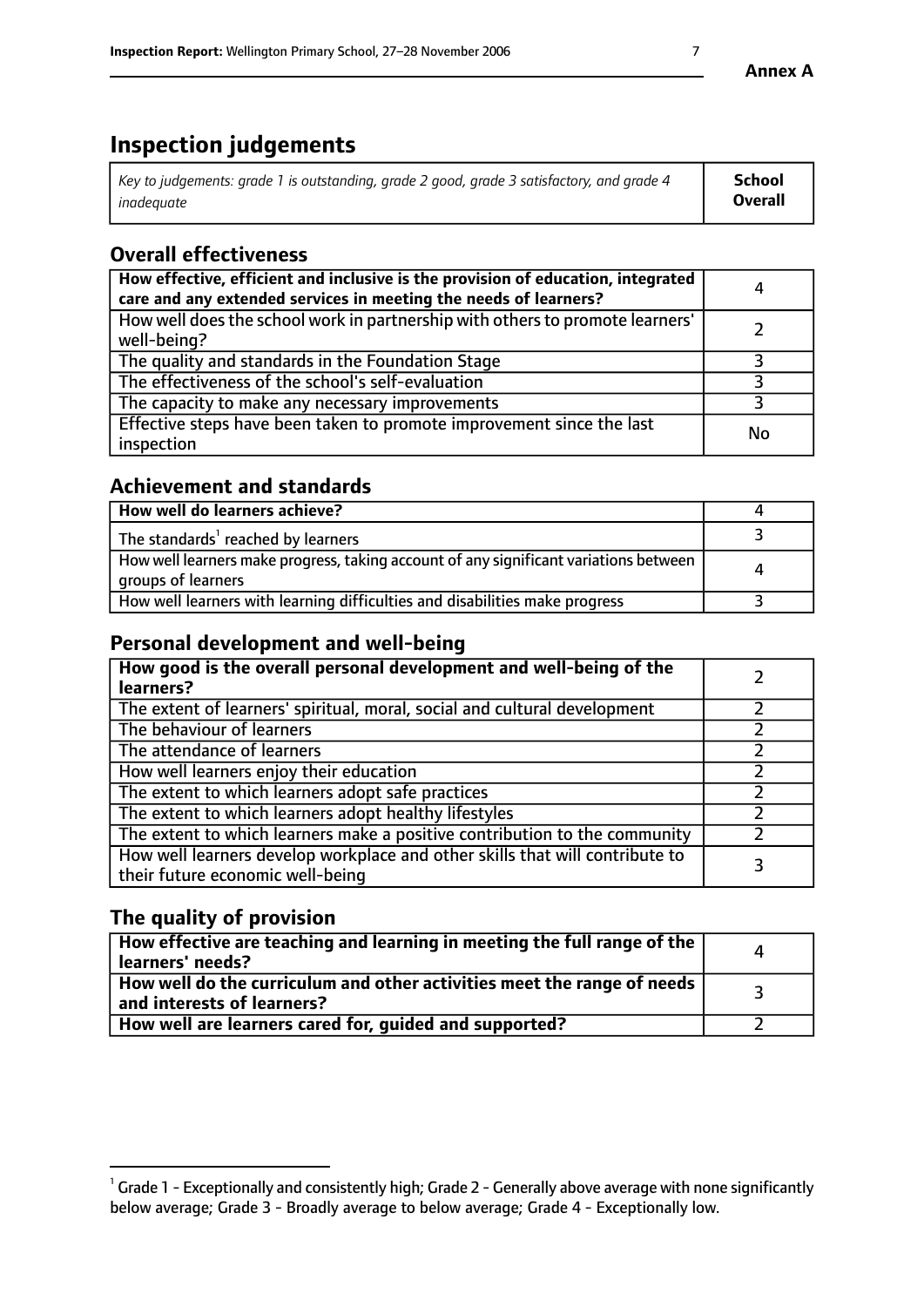# **Leadership and management**

| How effective are leadership and management in raising achievement<br>and supporting all learners?                                              |     |
|-------------------------------------------------------------------------------------------------------------------------------------------------|-----|
| How effectively leaders and managers at all levels set clear direction leading<br>to improvement and promote high quality of care and education |     |
| How effectively performance is monitored, evaluated and improved to meet<br>challenging targets                                                 | 3   |
| How well equality of opportunity is promoted and discrimination tackled so<br>that all learners achieve as well as they can                     | 3   |
| How effectively and efficiently resources, including staff, are deployed to<br>achieve value for money                                          | 4   |
| The extent to which governors and other supervisory boards discharge their<br>responsibilities                                                  | 3   |
| Do procedures for safequarding learners meet current government<br>requirements?                                                                | Yes |
| Does this school require special measures?                                                                                                      | No  |
| Does this school require a notice to improve?                                                                                                   | Yes |